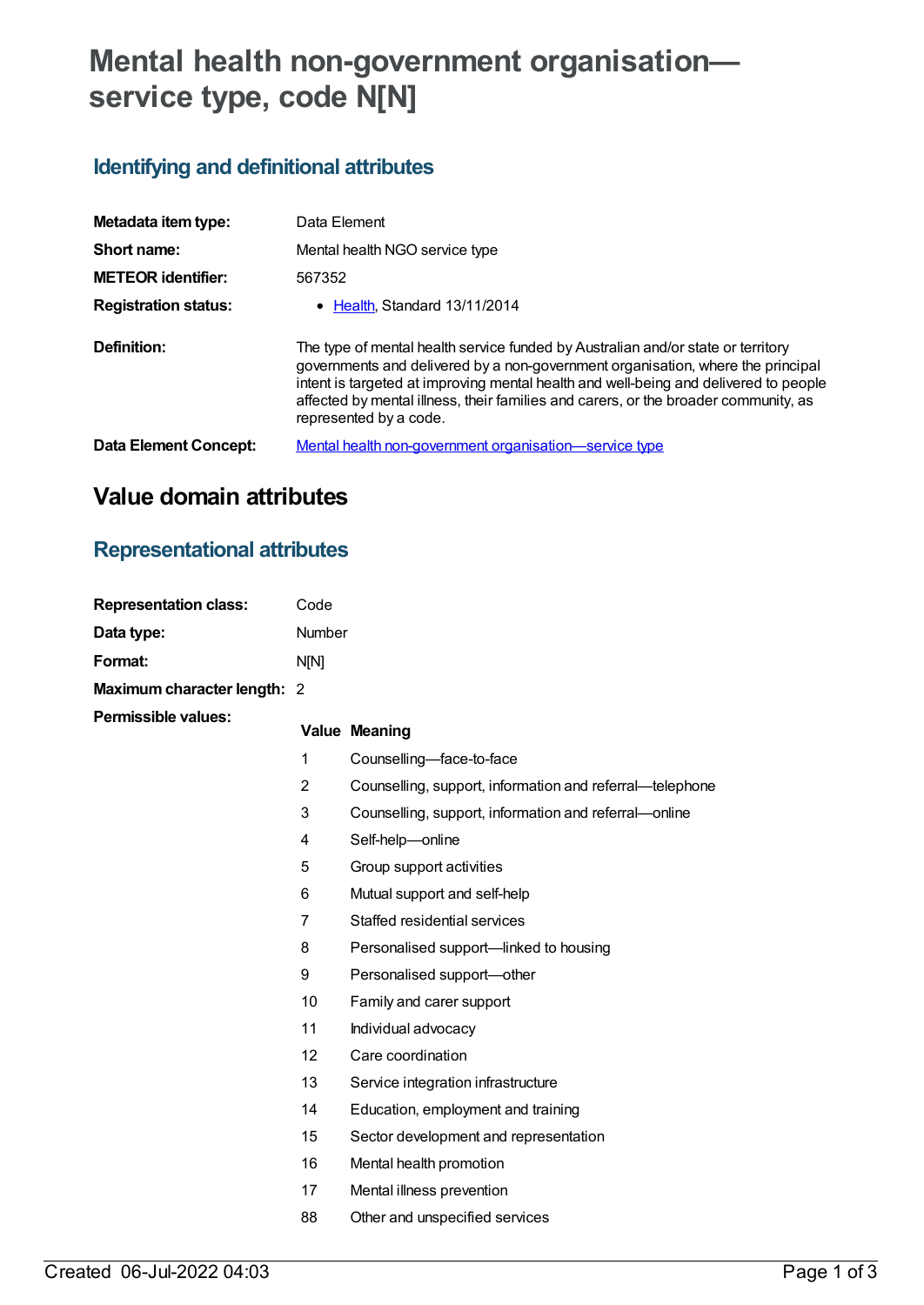### **Source and reference attributes**

**Submitting organisation:** Australian Institute of Health and Welfare

## **Data element attributes**

#### **Collection and usage attributes**

**Collection methods:** Where an organisation provides more than one service type, data should be apportioned to the relevant service type categories.

#### **Source and reference attributes**

| <b>Submitting organisation:</b> | Australian Institute of Health and Welfare |
|---------------------------------|--------------------------------------------|
|---------------------------------|--------------------------------------------|

#### **Relational attributes**

| Related metadata<br>references: | See also Mental health non-government organisation—grants to non-government<br>organisations, total Australian currency N[N(8)]    |  |  |
|---------------------------------|------------------------------------------------------------------------------------------------------------------------------------|--|--|
|                                 | • ACT Health (retired), Candidate 14/08/2018<br>• Health, Superseded 16/01/2020                                                    |  |  |
|                                 | See also Mental health non-government organisation-payments to non-<br>government organisations, total Australian currency N[N(8)] |  |  |

• [Health](https://meteor.aihw.gov.au/RegistrationAuthority/12), Standard 16/01/2020